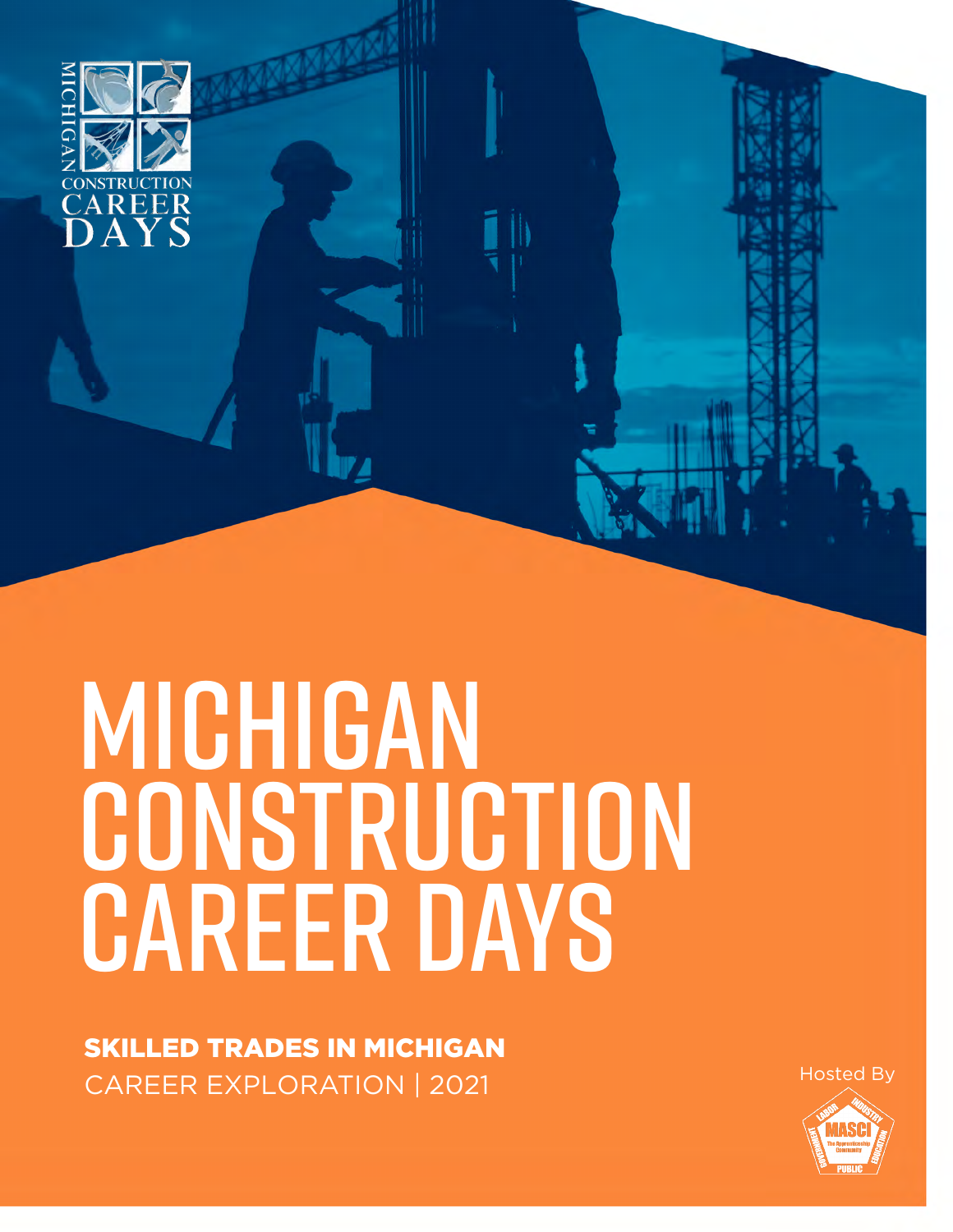# explore careers in construction skilled trades

In Michigan, we build things. And we need skilled, trained workers looking for a career in construction and willing to work hard. As an apprentice in these in-demand fields, you'll get good wages, benefits, pension, and a career that can help you build a life for you and your family - and you won't have to go into student debt to do it.

**Michigan Construction Career Days** is a great way to connect young men and women willing to work hard with construction companies. This brochure is your first step toward making that connection.

As an apprentice in the skilled trades, you'll **earn while you learn**. You'll mix learning and class work with real-world experiences working in the field. You'll learn skills that will make you highly sought-after in the construction industry. Every year, the men and women who go through our rigorous, accredited and United States Department of Labor Registered Apprenticeships do great things.

If you see something in this Michigan Construction Career Days brochure that interests you or an opportunity you want to seize, please don't hesitate to reach out. We look forward to your questions and we hope you'll consider a good-paying career in the skilled trades.

To learn more visit us at www.MichiganCCD.com or on Facebook at www.Facebook.com/MichiganCCD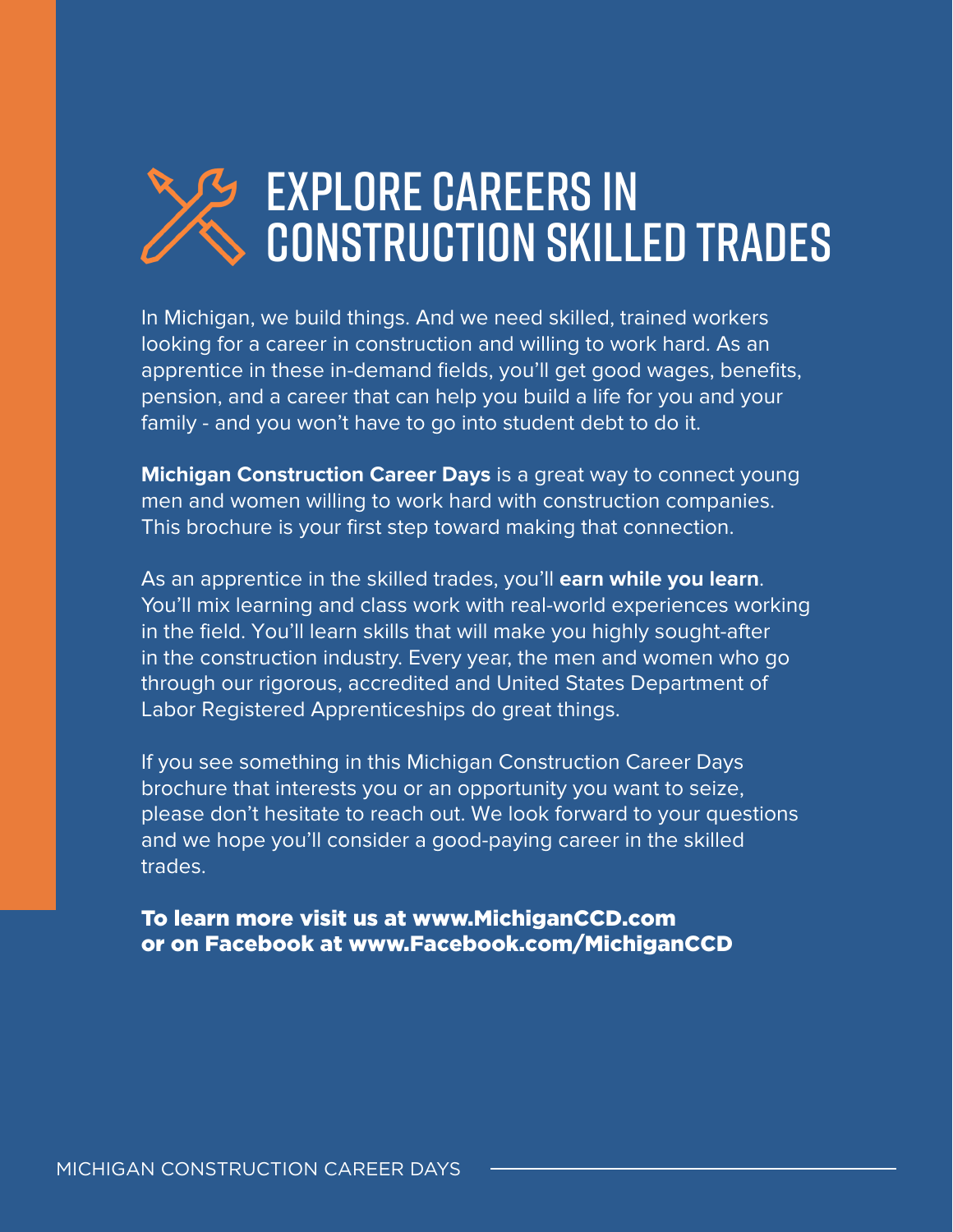# CAREER EXPLORATION BRICKLAYERS AND ALLIED CRAFTS

Accepting applications year round. Bricklayers & Allied Craftworkers use masonry materials of brick, block, cement, tile and stone to construct structural and artistic walls or floors for new construction & the restoration of historical buildings.

### **HOW TO APPLY**

Apply online at any time: www.michiganbricklayers.org/apprentice-application **(517) 886-2221 | Howard.Hipes@michiganbricklayers.org**

# CAREER EXPLORATION **CARPENTERS**

Carpenters measure, saw, level and nail wood and other building materials. They install tile and insulation, acoustical ceilings, cabinets, siding and much more. They work with many tools and materials to build houses, erect skyscrapers, and construct bridges, tunnels and highways.

### **HOW TO APPLY**

Accepting applications every Wednesday between 8:30am-noon. **(989) 753-1487 | www.hammer9.com**

# CAREER EXPLORATION ELECTRICIANS

Electrician apprentices learn fundamentals of electricity, pipe bending, motor and motor controllers, transformers, blueprint reading, fire alarm systems, electrical design and layout.

### **HOW TO APPLY**

Applications are accepted monthly and annually depending on location. Please visit our website to find the Training Center near you for Application information.

### **248-318-7885 | www.IBEWMichigan.com**

It's so important for our economy and our future that people see you can make a really good living doing something pretty cool.

- Governor Gretchen Whitmer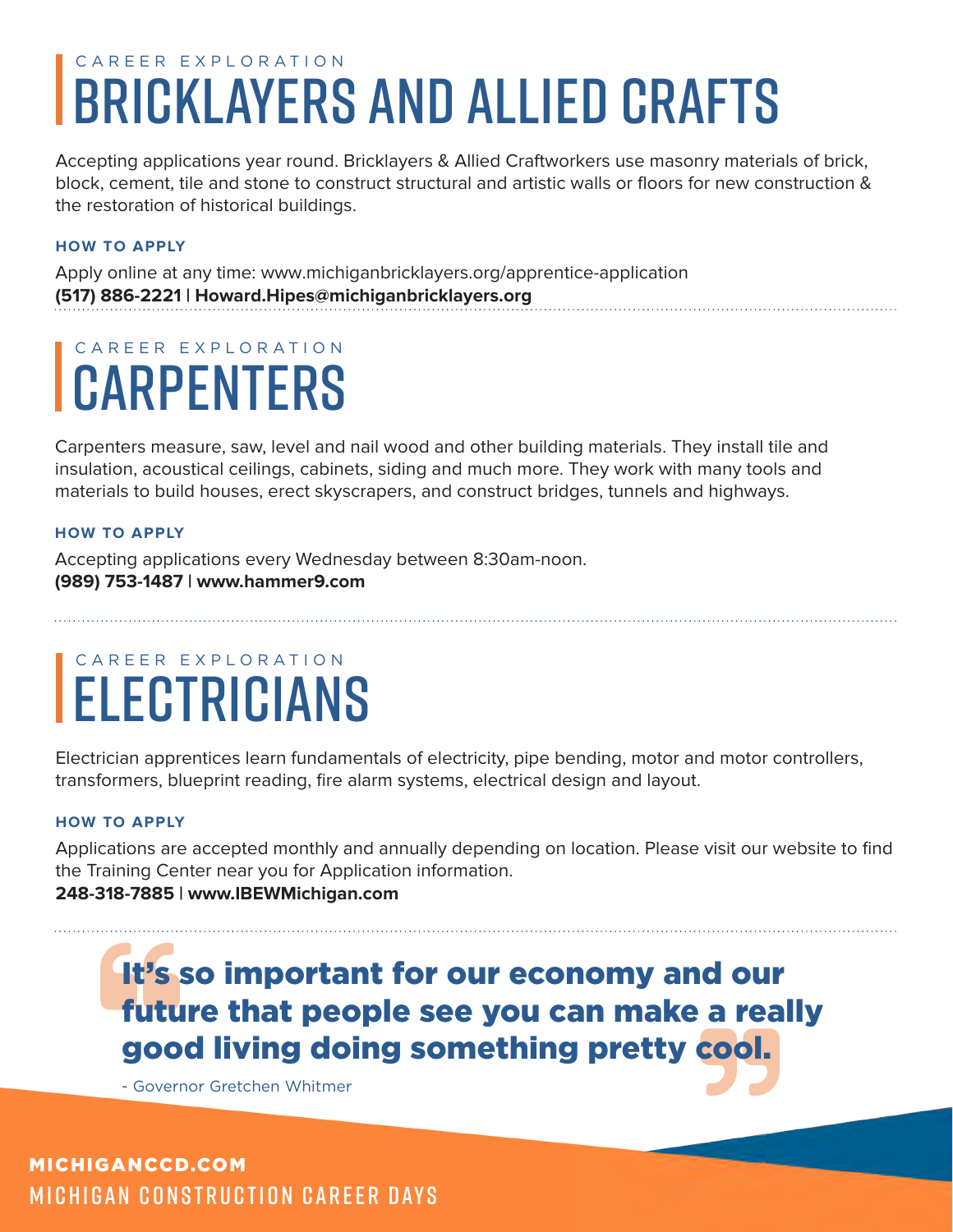# CAREER EXPLORATION IRONWORKERS

Apprentices in ironworking learn welding, oxy/fuel cutting, blueprint reading, technical math, structural steel erection and detailing, qualified rigger and signalman, hy-torque bolting certification, layout and surveying, reinforced concrete placement and machinery moving.

### **HOW TO APPLY**

Apply online any time-then placed on list for two years & contacted as work is available. **(810) 742-3820 | www.ironworkers25.org**

# CAREER EXPLORATION **LABORERS**

Laborer apprentices learn about construction math, blueprint reading, scaffold building, jobsite safety, hazard awareness and methods of hazard communication, first aid/CPR & permit required confined space entry.

### **HOW TO APPLY**

Submit applications in person from February to July. **(810) 686-8381 | www.mltai.org**

# CAREER EXPLORATION MILLWRIGHTS

Millwrights are members of a construction subspecialty that works primarily in metal and precision machinery. Millwrights install conveyor systems, giant turbines and electrical generators. As highly skilled construction mechanics, millwrights study and interpret blueprints and perform the drilling, welding, bolting and fabricating necessary to bring the plans to life.

### **HOW TO APPLY**

Accepting applications every Wednesday between 8:30am-noon. **(989) 753-1487 | www.hammer9.com**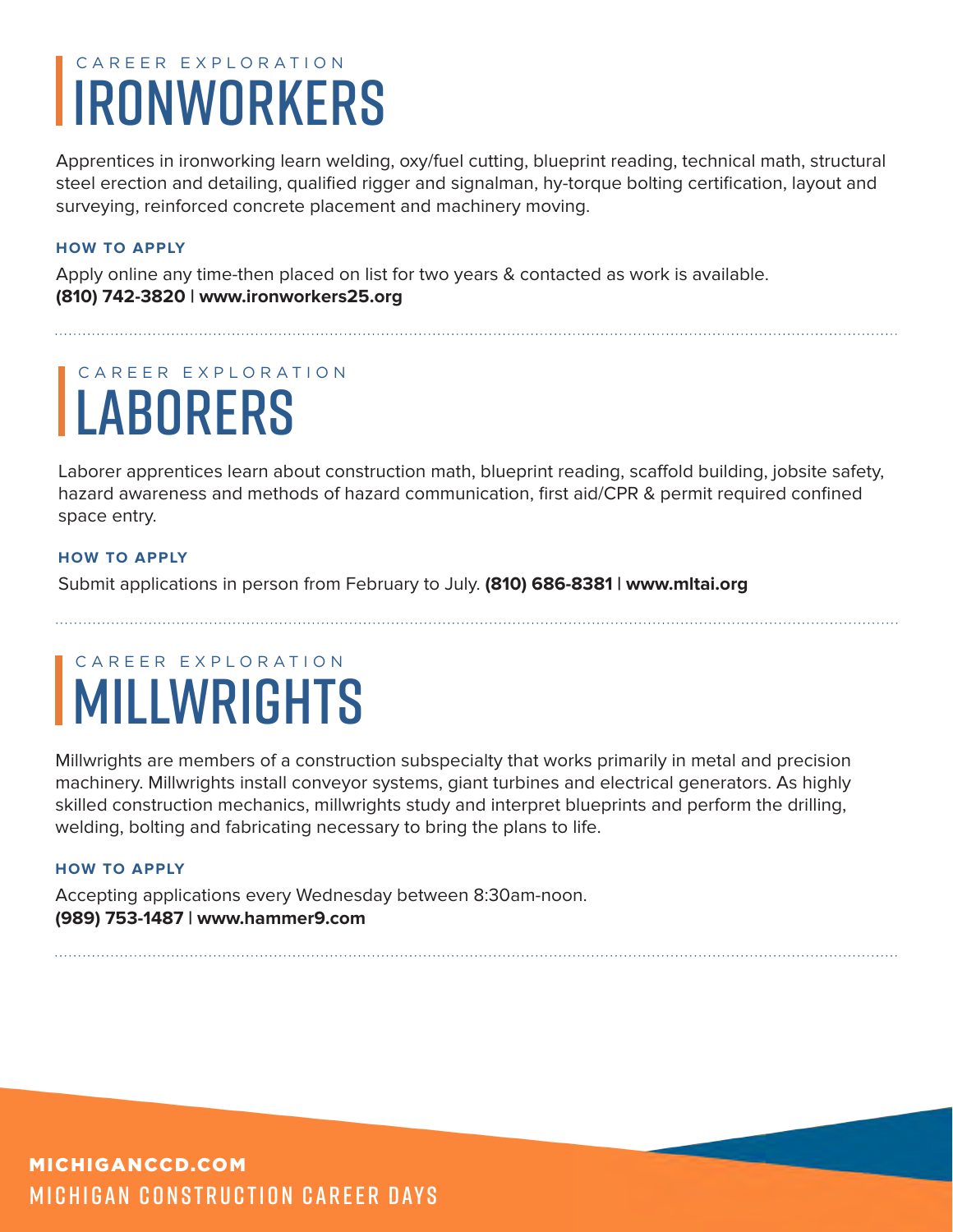# CAREER EXPLORATION OPERATING ENGINEERS

Operating Engineers are Heavy Equipment Operators, Mechanics (Technicians). They operate equipment including cranes, bulldozers, excavators, backhoes, automated and remote-controlled equipment, and many other mechanized equipment involved in earth moving, road building, and structure raising. Technicians carry out the tasks to assemble, maintain and repair that equipment.

### **HOW TO APPLY**

The next application process will start on June 7, 2021 and run through June 11, 2021 as long as there are applications still available – applications are limited in supply. The application process is online at OE324.org/application. **(517) 546-9610 | www.oe324.org**

# CAREER EXPLORATION PAINTERS AND ALLIED TRADES

Painters work in one or more of several crafts: painting, wallpaper hanging, glazing (glass work), drywall and taping, floor covering, and sign and display work.

### **HOW TO APPLY**

Get work through a contractor. Apprentices are selected when work is in demand. **(586) 552-4474 | www.iupatdc1michigan.org**

# CAREER EXPLORATION **ROOFERS**

Roofers replace, repair, and install the roofs of buildings, using a variety of materials, including shingles, bitumen, and metal.

### **HOW TO APPLY**

Contact Roofers Local 149 for current enrollment information. **(810) 687-1368 | www.rooferslocal149.net**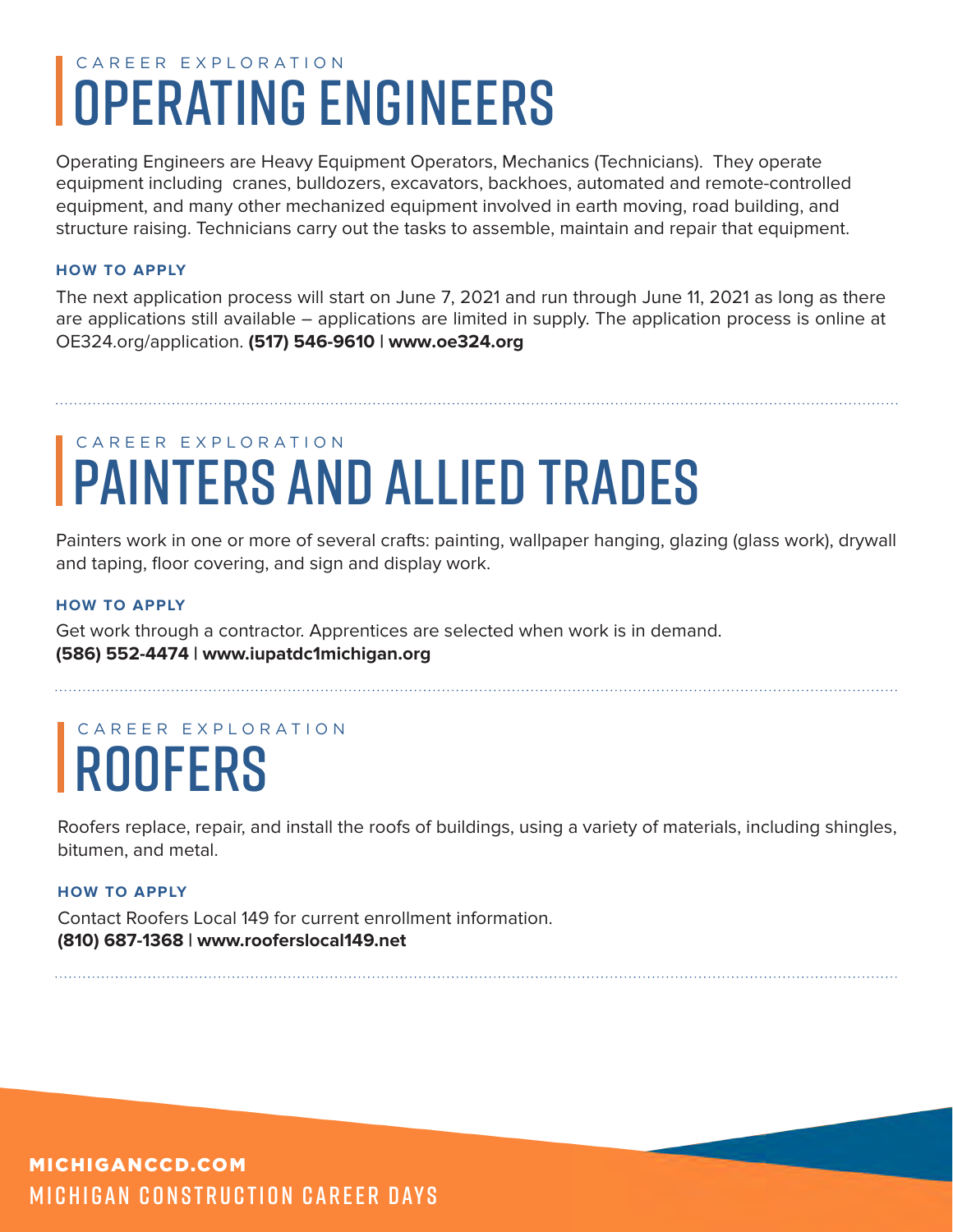# CAREER EXPLORATION SHEET METAL WORKERS

Make, install and maintain air-conditioning, heating, ventilation and pollution control duct systems; roofs, siding; rain gutters and downspouts; skylights; restaurant equipment; outdoor signs; and other building parts and products made from metal sheets. Work with fiberglass and plastic materials. Although some workers specialize in fabrication, installation or maintenance, most do all three jobs.

### **HOW TO APPLY**

Applications are accepted by appointment and our Apprenticeship Entrance Exams are held the fourth week of every January and July. Please call **(586) 979-5190** to make an appointment for application or go to **smw80training.org** for more information.

# It's a very good career for anyone who wants to join it.

- Will Siebers, Sheet Metal Worker Apprentice

# CAREER EXPLORATION STATIONARY ENGINEERS

Operating Engineer 324 Stationary Engineers install, operate and maintain the complex boilers and HVAC systems that heat and cool buildings. Training often includes mastery of heating, cooling, refrigeration, boilers and other systems, as well as the computer programs that help maintain them. Additionally, Stationary Engineers often assist in building maintenance. Stationary Engineers often work in office buildings, museums, sports facilities and arenas, schools, hospitals, and other large buildings.

### **HOW TO APPLY**

Register online and applicants will be notified in spring when application dates. \$35 non-refundable application fee. **(517) 546-9610 | www.oe324.org**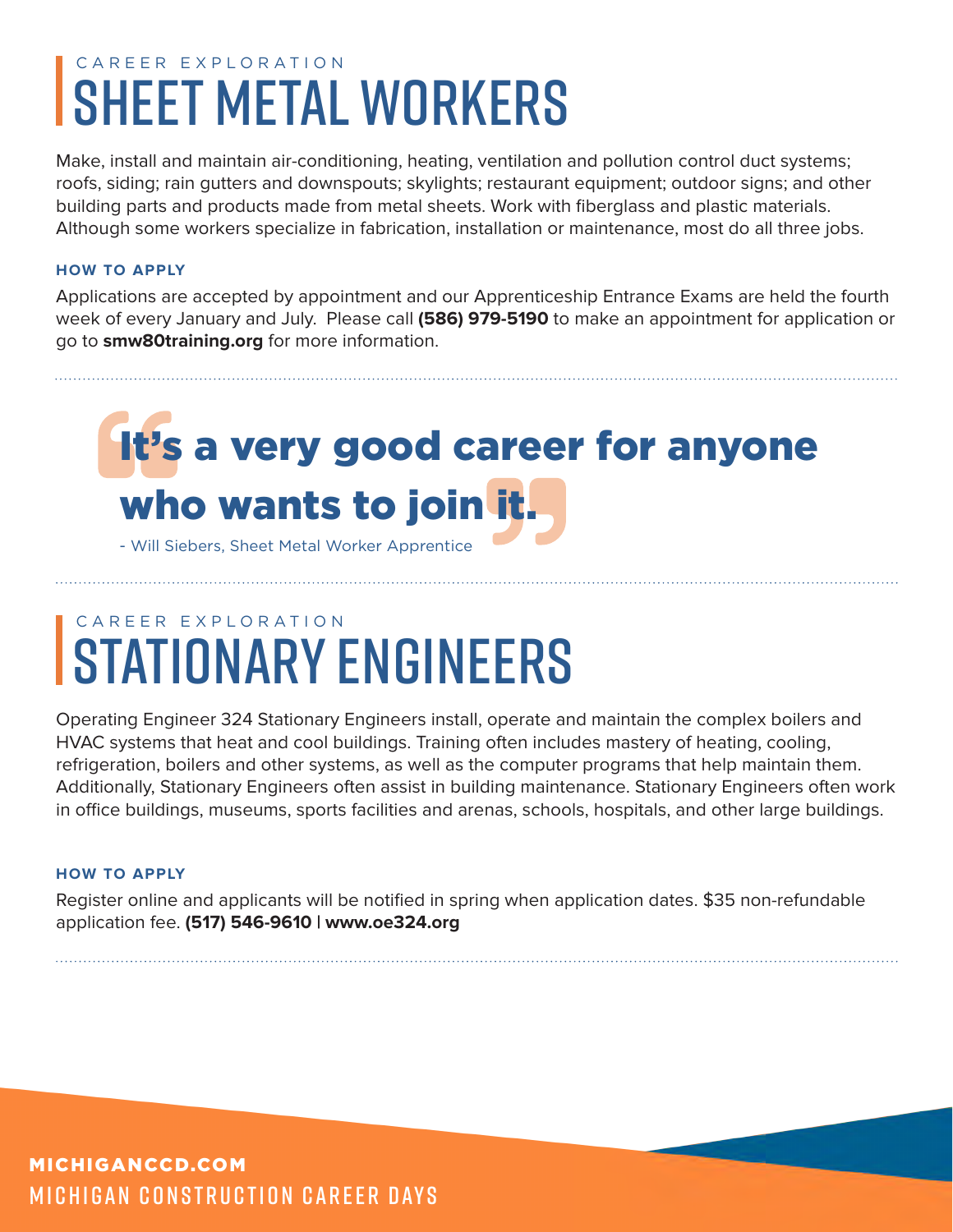

### **Michigan Department of Transportation - MDOT**

The Michigan Department of Transportation (MDOT) is responsible for Michigan's 9,669-mile state highway system, comprised of all M, I, and US routes. MDOT also administers other state and federal transportation programs for aviation, intercity passenger services, rail freight, local public transit services, the Transportation Economic Development Fund (TEDF), and others.

**www.Michigan.gov/mdot**



### **Going PRO in Michigan**

The need for professional trade talent has never been greater. To elevate the perception of professional trades and showcase the opportunities in a variety of rewarding careers, Going PRO in Michigan was created. For generations, these types of careers have been treated as inferior. But now, it is time to level the playing field.

**www.going-pro.com**

### This is an exciting day for the Construction Career industry. We have over 3,500 students from all over the state of Michigan they're doing hands-on and they're getting a lot of information.

– Prudence Rose, MUST Construction Careers



### **Adamo**

The Adamo Group has been a leader in the demolition industry for over 50 years. Since 1964, dedication, commitment, knowledge and experience have been the cornerstones of every one of our projects.

**www.AdamoGroup.com**



### **Ajax Paving**

As a family-owned business, we know what's most important to our employees. Since our start in 1951, Ajax Paving has gone the extra mile for our employees and the folks who depend on them. Fostering a culture of teamwork. Never compromising on safety. Investing in new equipment and training. That's why for many of our employees, working at Ajax never feels like "just a job."

**www.ajaxpaving.com**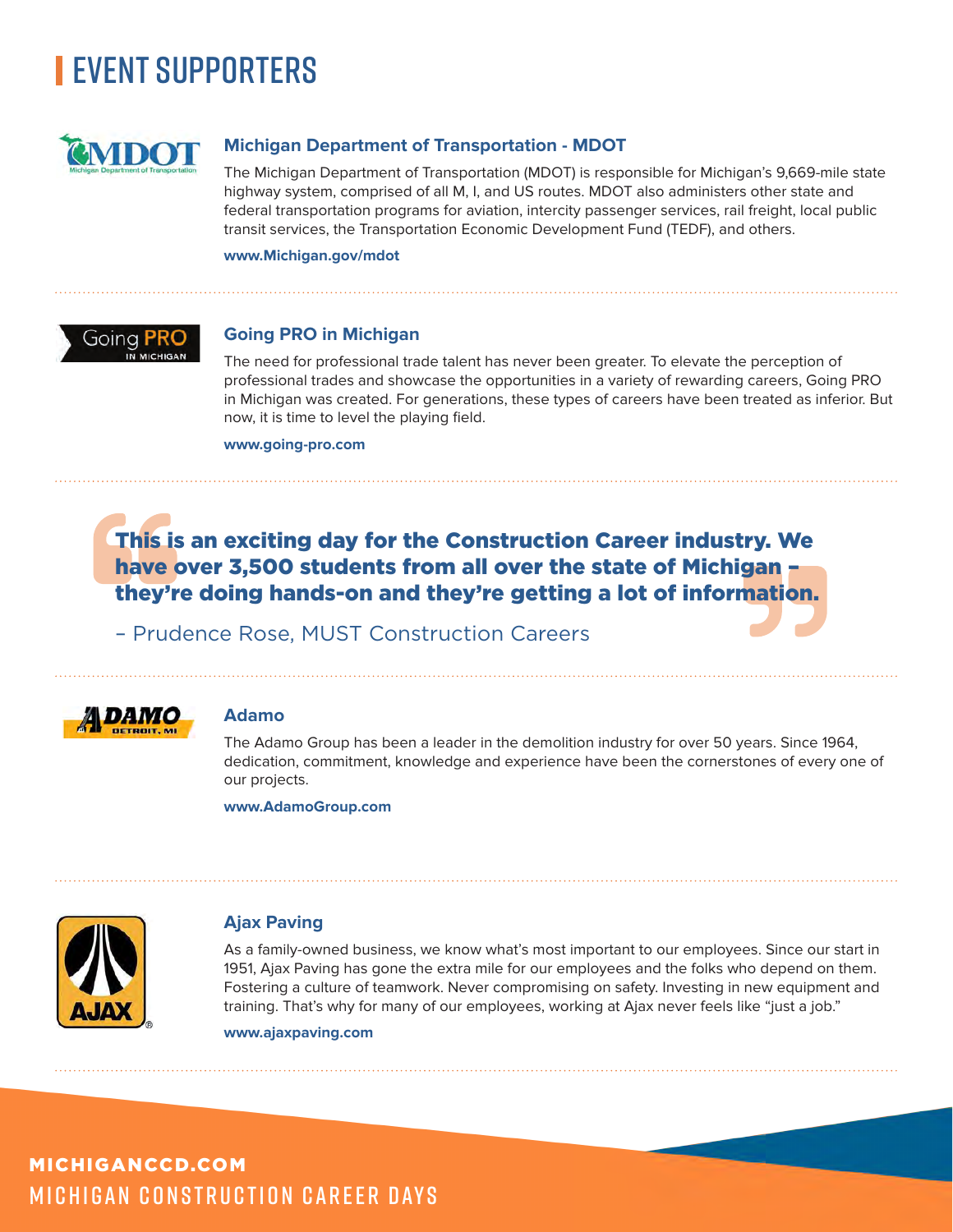

### **Alta**

Alta owns and operates one of the largest integrated equipment dealership platforms in the U.S. Through its branch network, the Company sells, rents, and provides parts and service support for several categories of specialized equipment. Alta offers its customers a one-stop-shop for most of their equipment needs by providing sales, parts, service, and rental functions under one roof.

**www.Altaequipment.com**



### **Angelo Iafrate Construction Company**

Angelo Iafrate Construction is an employee- owned company that has built its reputation on excellence, innovation, and quality. We place significant value in our employees, the services we provide, our expertise, and our reputation within the industry.

**www.iafrate.com**



### **American Petroleum Institute (API)**

API represents all segments of America's oil and natural gas industry. Its more than 600 members produce, process, and distribute most of the nation's energy. The industry supports 10.9 million U.S. jobs. API was formed in 1919 as a standards-setting organization. In its first 100 years, API has developed more than 700 standards to enhance operational and environmental safety, efficiency and sustainability.

**www.API.org**



### **Aristeo**

Over 40+ years, Aristeo has grown and succeeded because we've remained true to our core values in everything we do. Our culture of safety, integrity, and excellence permeates throughout our company - with employee events, community involvement, or construction projects. As the industry changes, we remain committed to earning our customers' trust and exceeding expectations.

**www.aristeo.com**

# **MAUCH**

### **AUCH Construction**

One of the most serious challenges facing the construction industry today is attracting and training the skilled workforce required to build the projects necessary for the continued growth of the Michigan economy. As a leader in the Michigan construction industry, we work hard to get the message out about the excellent careers available in the skilled trades as well as the architectural, engineering, and construction professions.

**www.AuchConstruction.com**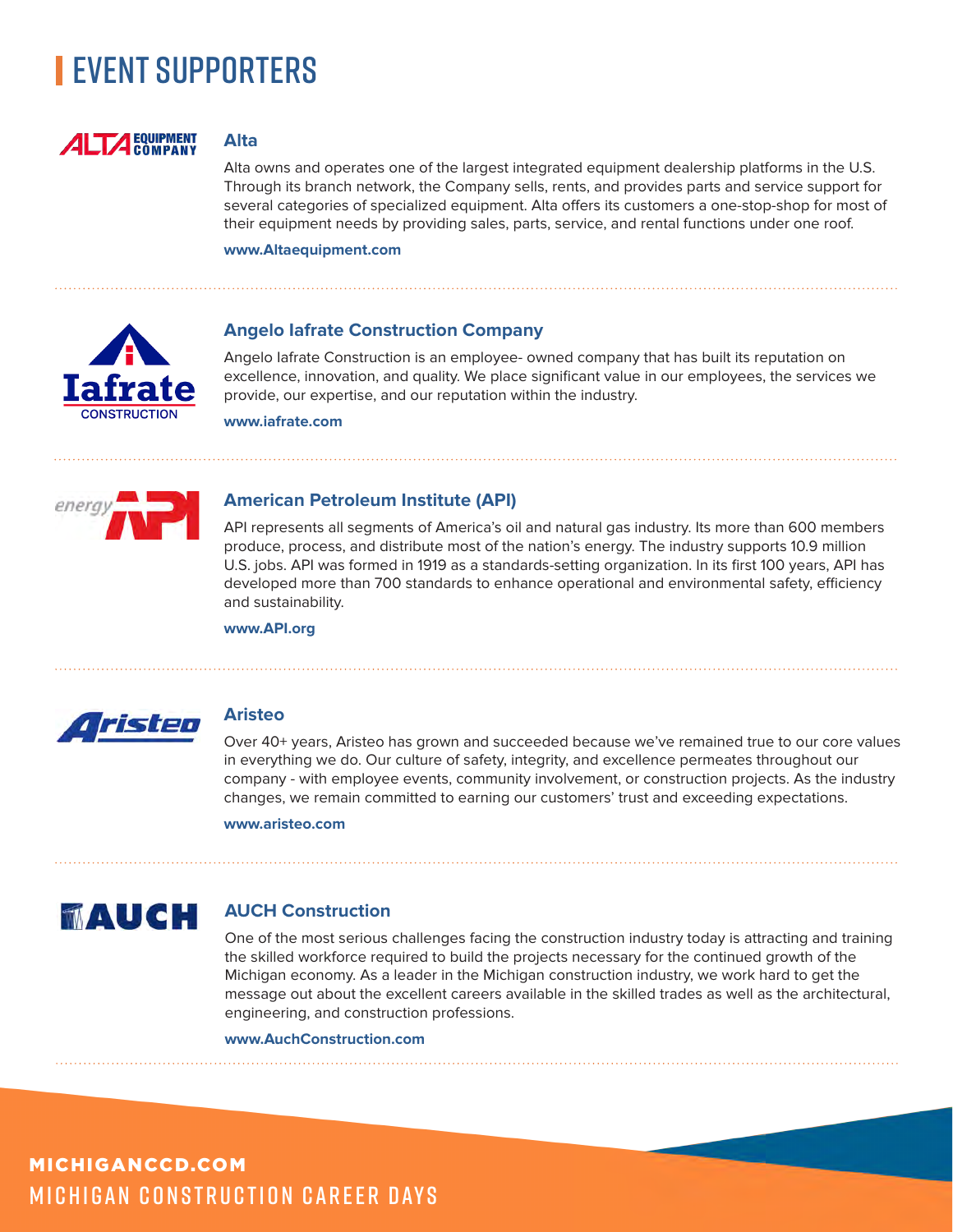

### **Barton Malow**

For nearly a century, Barton Malow has been committed to Building with the American Spirit: People, Projects, and Communities. With more than 2,200 team members and 15 offices, our 100% employee-owned enterprise is on a mission to transform the construction industry through innovation and increased efficiencies in the building process.

### **www.bartonmalow.com**



### **Construction Association of Michigan (CAM)**

CAM is a not-for-profit organization consisting of over 2,200 members, including general contractors, subcontractors, equipment and material suppliers, architects, engineers and service firms (attorneys, financial management, and others).

**www.BuildWithCAM.com**



### **Carhartt**

For 125 years, Carhartt had delivered best-in-class enduring apparel that respects the hard-earned dollars of America's hardworking people. Known for rugged construction, innovative design and exceptional standards of quality, durability and comfort, Carhartt workwear has become a legend among America's skilled tradesmen and craftsmen.

**www.Carhartt.com**



### **Commercial Contracting Operation (CCC)**

At Commercial Contracting Corporation, we've earned a reputation for being the "go-to" contractor for projects many other companies aren't capable of handing. It's our reputation, and we're proud of it. We retain some of the most skilled, and experienced people in the industry. So, whether you're fresh out of school or a seasoned construction vet, you'll find the the most challenging and rewarding work at CCC.

### **www.CCCNetwork.com**



### **Detroit Electrical Industry Training Center (EITC)**

Quite simply, we've been educating the best electricians and the best electrical contractors in the world for over 100 years. We believe that technical and hands-on instruction combined with a strong work ethic that stresses productivity and responsibility, produces a more successful individual and a more successful electrical industry.

### **www.DetroitEITC.org**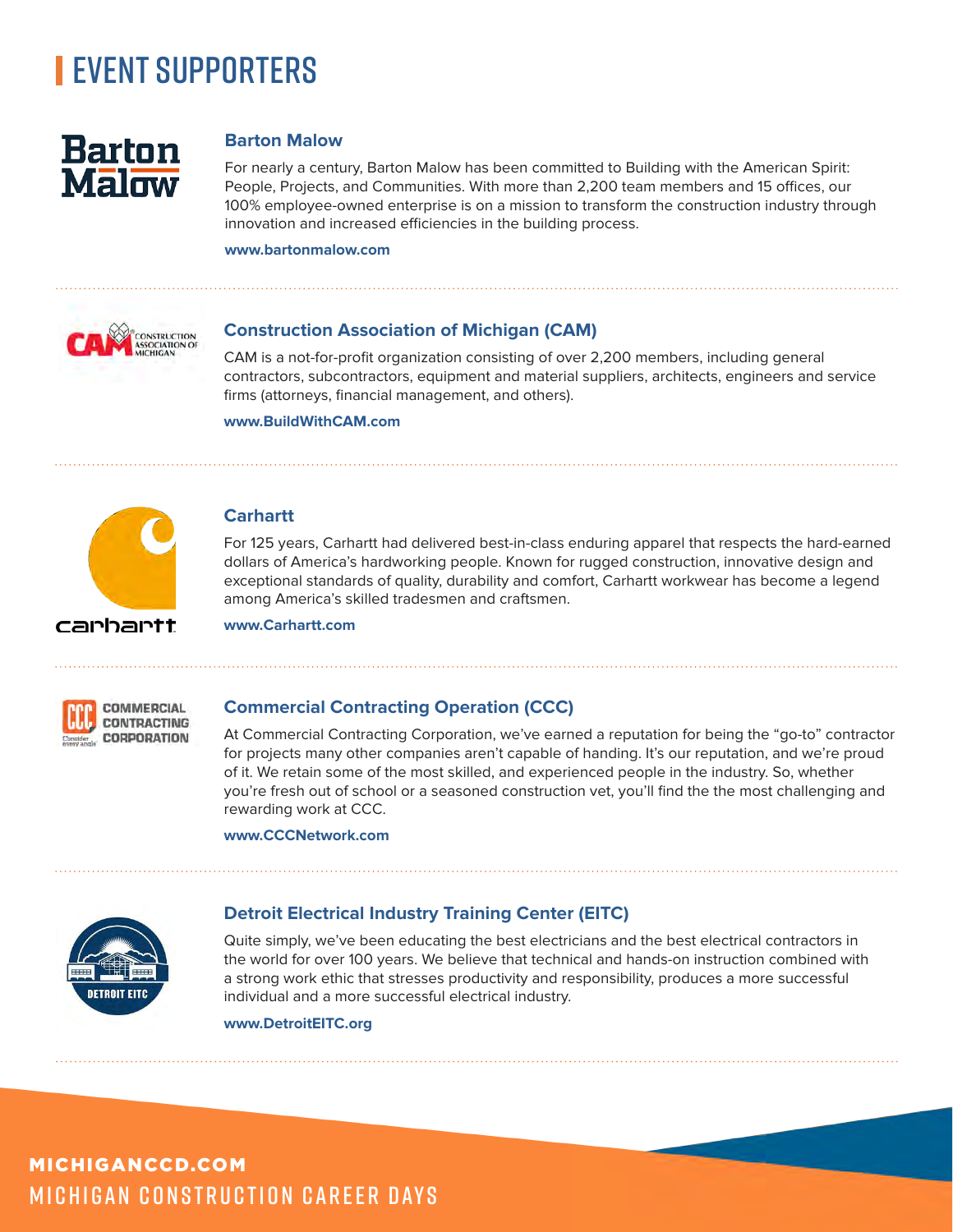

### **Fisher Contracting Co.**

Fisher Contracting Company is a heavy/highway civil contractor, dedicated to quality, customer satisfaction, and safety. Since 1957, we have put our experienced staff to work on a wide-variety of civil infrastructure projects, projects including site development, landfills, underground utilities, road construction/reconstruction, demolition, and environmental remediation.

**www.fisher-contracting.com**



### **Florence Cement Company**

Florence Cement Company, Inc. is very committed to providing continued service and quality to its clients well into the next millennium. For the past 53 years we have focused on constructing and reconditioning concrete and asphalt roads in newly developed subdivisions, metropolitan and rural arterial roads, and local street rehabilitation projects.

**www.FlorenceCement.com**



### **Great Lakes Fabricators & Erectors Association (GLFEA)**

GLFEA is a dynamic association representing approximately 70 leading firms (large and small) who develop, build, erect, and fabricate steel structures, installs machinery, rigging and erects fences. GLFEA acts as a focal point for the steel construction industry, providing regional leadership on all major strategic issues affecting the industry, focusing primarily on labor, economic, environmental and social sustainability.

**www.glfea.org**



### **Homrich**

HOMRICH is a full-service demolition, remediation, and environmental contractor serving clients nationwide. Established in 1964, HOMRICH has completed thousands of projects and is recognized as an industry leader in demolition, remediation, and environmental contracting.

**www.Homrichinc.com**



### **Michigan Aggregates Association (MAA)**

Michigan Aggregates Association is the recognized advocate of the aggregate industry. We promote best practices for safe and efficient aggregate production, responsible environmental stewardship and reasonable material specifications. Through community involvement, we educate the public as we create a sustainable industry for future generations by providing materials used by Michigan citizens in their daily lives.

**www.miagg.org**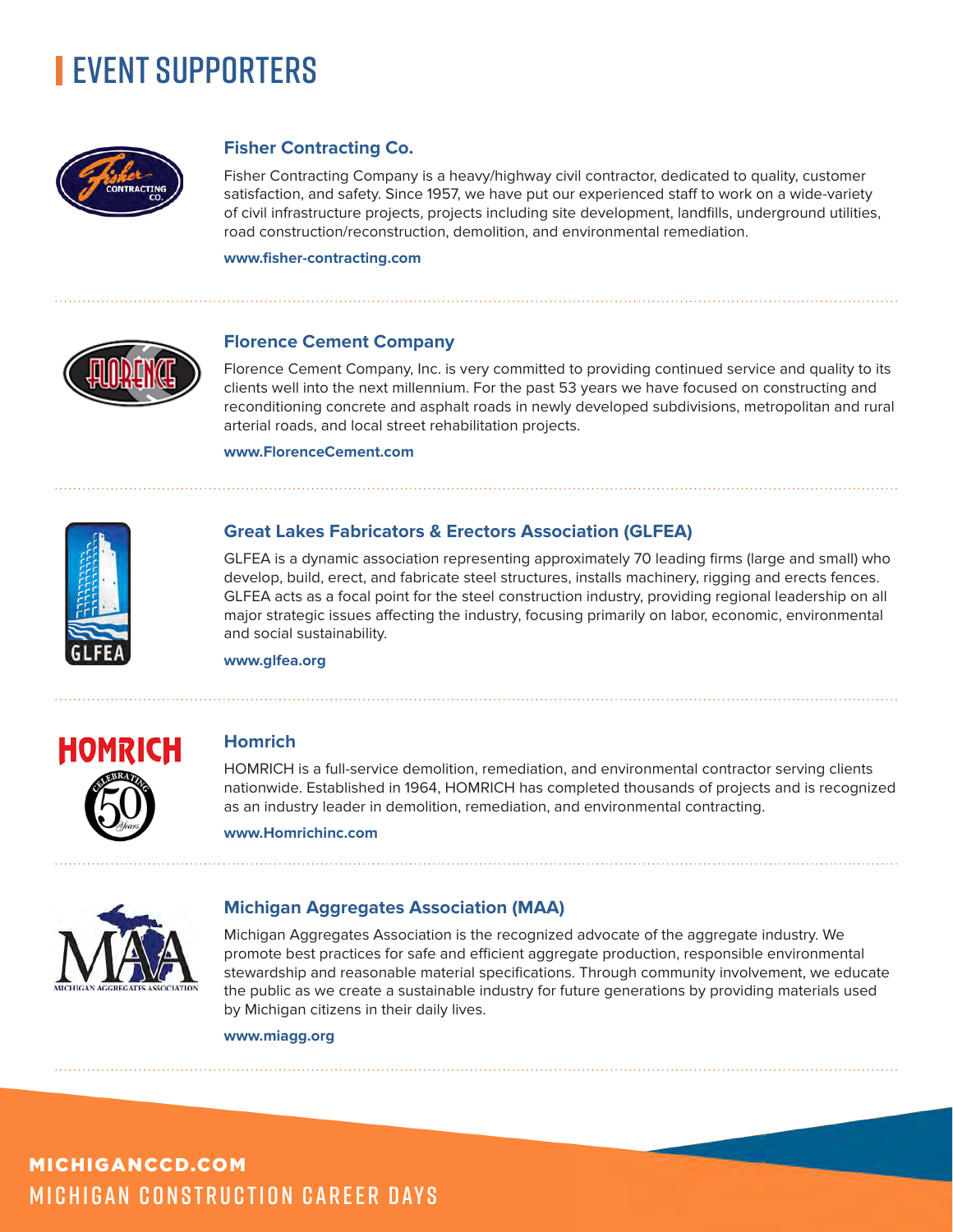

### **Michigan Apprenticeship Steering Committee, Inc (MASCI)**

MASCI, is an advocacy group made up of professionals from the education industry, manufacturing sector, construction trades and governmental departments of Michigan. MASCI's objective is to educate Michigan's workforce and employer groups on the benefits of participation in Registered Apprenticeship.

**www.MASCI.org**



### **Michigan Building and Construction Trades Council**

The Michigan Building and Construction Trades Council supports the interests of nearly 100,000 construction workers in the State of Michigan. Thousands of apprentices learn their craft and countless journey-level workers upgrade their skills and undergo specialized training in the newest technologies through programs sponsored by MBCTC affiliate members.

**www.MichiganBuildingTrades.org**



### **Michigan CAT**

Michigan CAT is the authorized Caterpillar heavy equipment, truck, power systems and engine dealer for Michigan's lower peninsula. Headquartered in Novi, the company has sales and service stores throughout the state. Michigan CAT works to equip its customers with the best product to solve all their job site dilemmas and support them before, during and after the sale.

**www.MichiganCAT.com** 

## This is a career they can have for the rest of their lives. This is a career…they can travel all over the world. Let's them think, 'I can do something else.'

– Melody Magee, Mechanical Contractors Association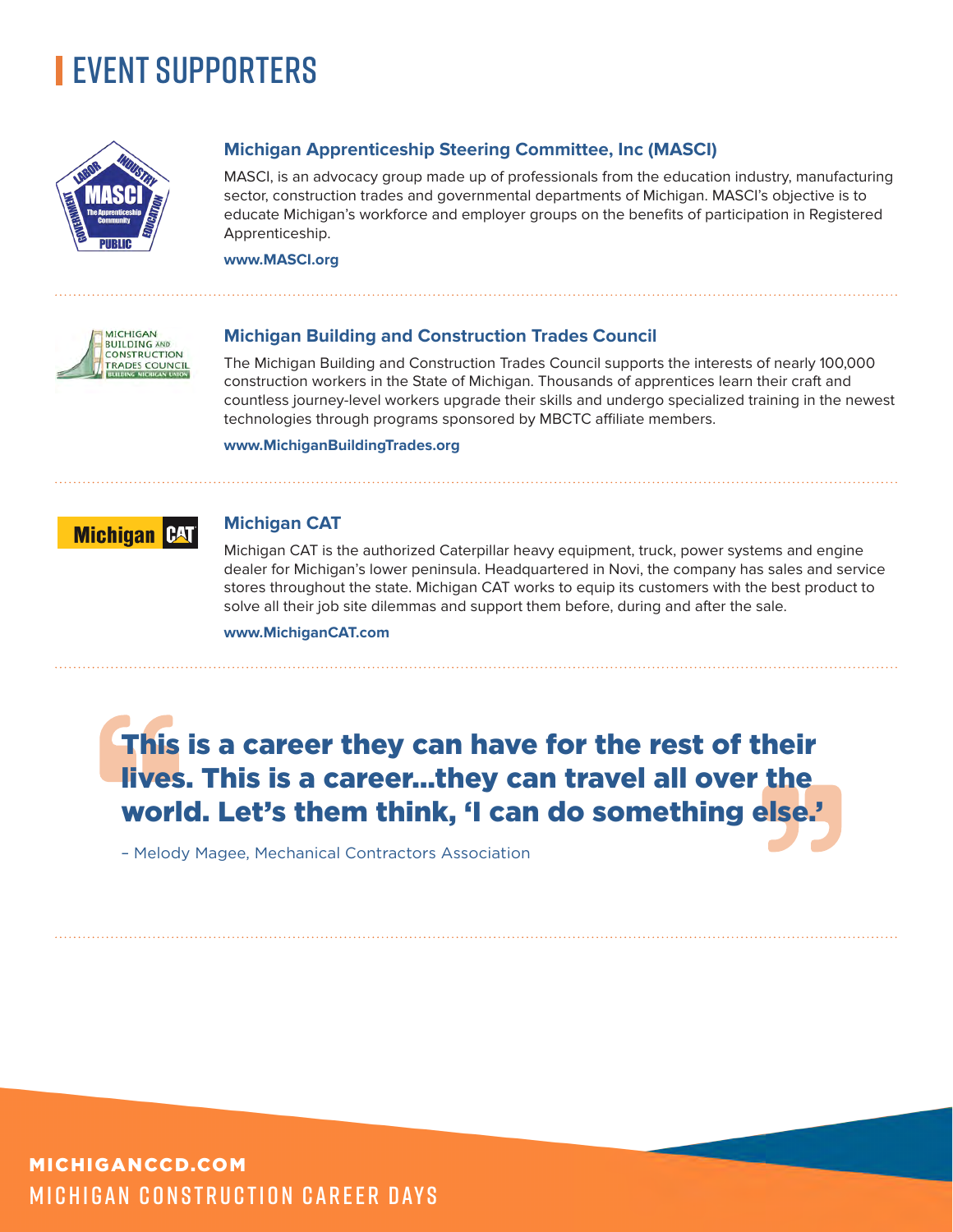

### **Michigan Construction**

Michigan's construction industry is one of the most diverse and interesting, especially for people who love being able to watch the actual fruits of their labors grow before their eyes. Whether your interests lie in the design, the on-site management or the hands-on work, construction offers so many job and career options, there really is something for almost everyone.

**www.MichiganConstruction.com**



### **Michigan Construction Careers (Associated General Contractors - AGC)**

Michigan's construction industry offers you the opportunity to create and build. Construction offers many different types of career paths, from semi-skilled and skilled craft careers covering 18 apprenticeable trades to jobs in management covering a wide scope of activities. The opportunities for advancement are virtually unlimited, regardless of where you choose to start.

**www.ConstructionCareersMI.com**



### **Michigan Infrastructure and Transportation Association (MITA)**

We are a statewide construction trade association that consists of over 500 Michigan companies representing construction disciplines such as road and bridge, sewer and water, utility, railroad, excavation and specialty construction throughout the state of Michigan.

**www.thinkMITA.org**



### **MUST Construction Careers**

MUST (Management and Unions Serving Together) Construction Careers will connect you to apprenticeship opportunities within the unionized construction trades. The MUST organization consists of the trade affiliates of the Michigan Building and Construction Trades Council and their contractor association partners.

**www.mustcareers.org**



### **National Commission for the Certification of Crane Operators (NCCCO)**

NCCCO mission is to develop effective performance standards for those who work in and around load handling equipment; provide fair, valid, and reliable assessments of their knowledge and skill; and act as an authoritative industry resource of related information.

**www.NCCCO.org**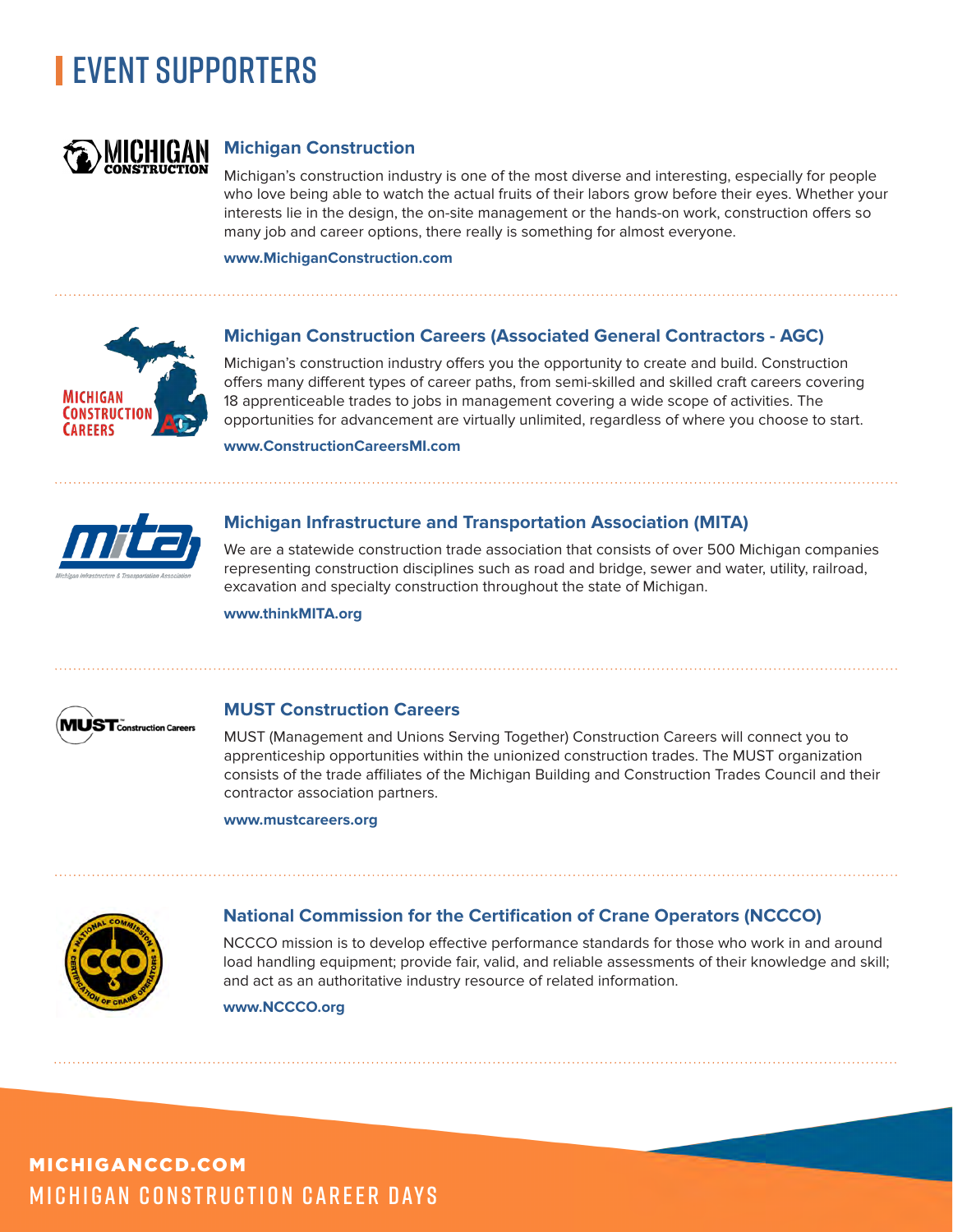

### **National Electrical Contractors Association (NECA)**

NECA is dedicated to enhancing the industry through innovative research, performance standards, progressive labor relations, and workforce recruiting and training.

NECA offers the most comprehensive educational opportunities of any electrical association, as well as the industry's premiere trade show and management training.

### **www.NECAConnection.org**



### **RBV Contracting**

Established in March of 2011, RBV Contracting is a full-service, 8(a) certified minority and HUBZone construction contractor, headquartered in Detroit, Michigan. We provide a wide variety of services for developers, nonprofit organizations, local government and federal agencies, education, construction managers, general contractors, and automotive accounts. We Dig Detroit.

**www.rbvcontracting.com**



### **Ryan Incorporated Central**

Ryan Incorporated Central performs residential, commercial, industrial and power site grading work, landfill construction and capping and CCR Landfill Construction and Capping and Ash Pond Closure across the Midwest and Mid-Atlantic. Throughout its' 130-year history, Ryan Incorporated Central has remained committed to safety, excellent work, customer service and professional integrity.

**www.RyanCentral.com**



### **United Piping Inc. (UPI)**

No matter the size of the project, UPI has the staff, experience and equipment necessary for the job. UPI has pioneered innovative new technologies for more than two decades, and has an outstanding set of core values and an uncompromising drive to be an industry leader for safety and quality.

**www.unitedpiping.us**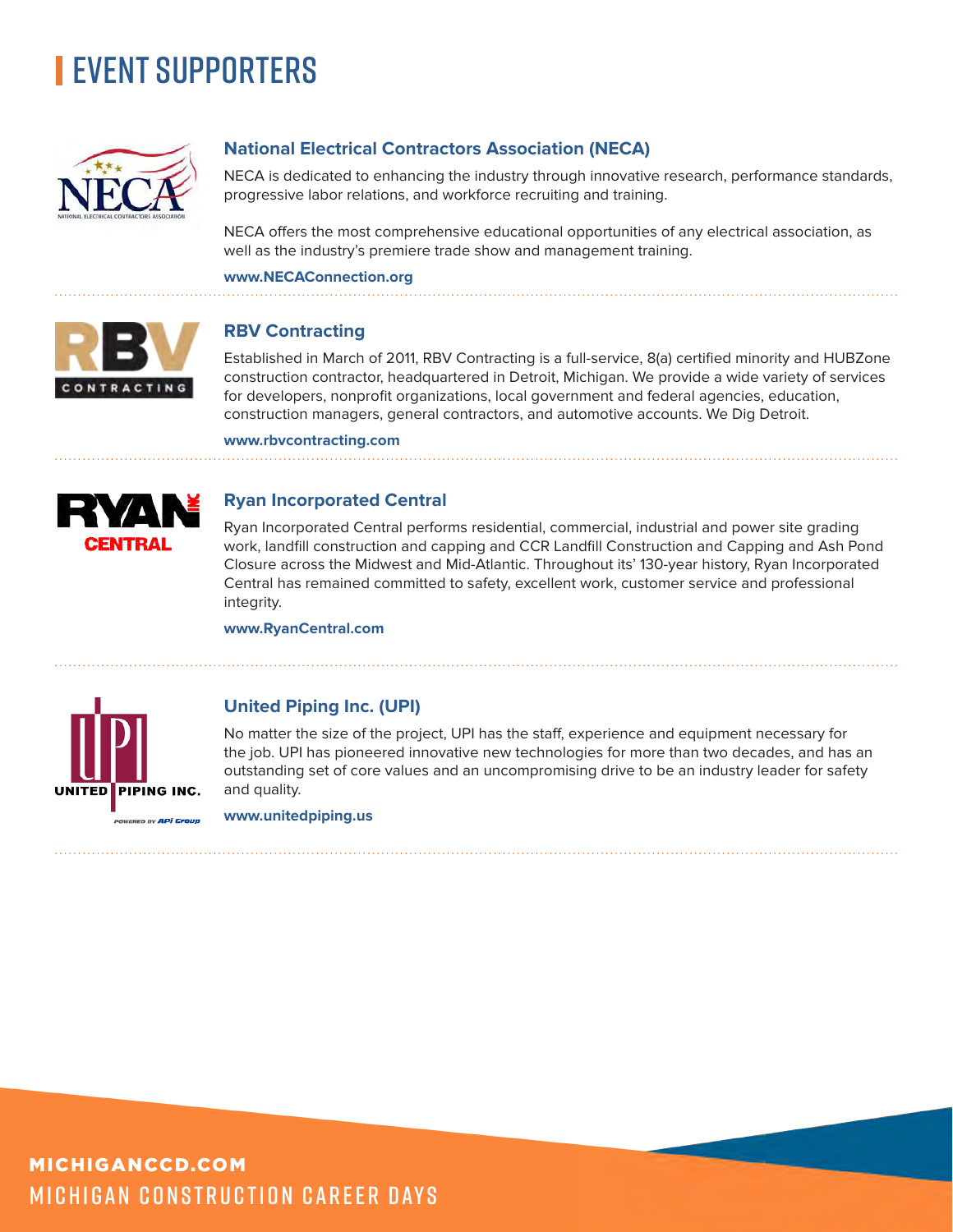# **EVENT SUPPORTERS - UNIONS**



**Blue link denotes 2019 Michigan Construction Career Days Participant**

This event exceeded our exceptions! Not only did the students get to try hands on activities within varying trades, they also met future employers. Several of our students left with apprenticeships set up and will start their careers upon graduation. Our district is looking forward to attending next year!

- Jennifer Kerbrat, Novi HS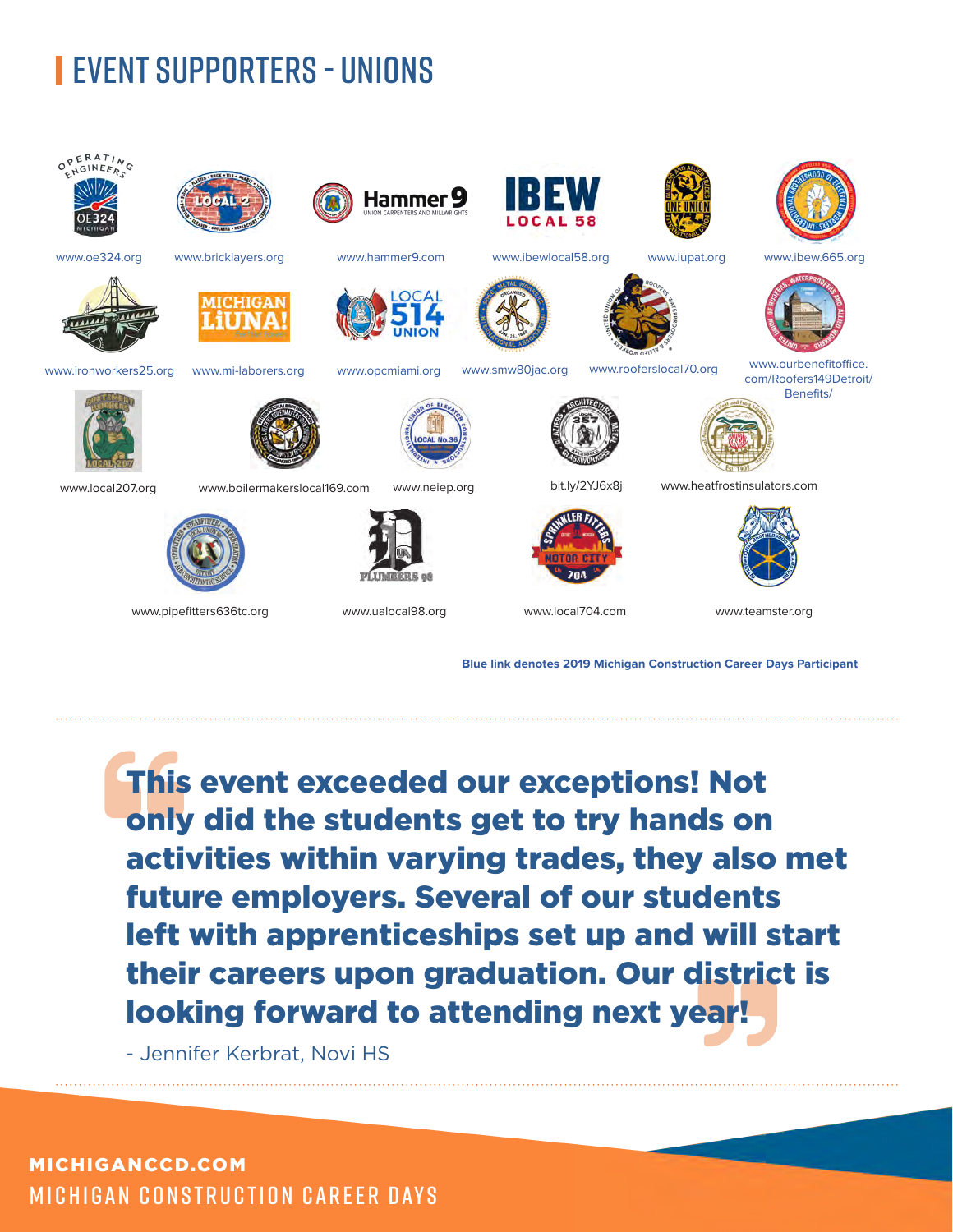# EVENT SUPPORTERS - CONSTRUCTION COMPANIES

**Adamo Group Inc.** www.adamogroup.com

**AGF Access** www.agfaccessgroup.com

**Ajax Paving Industries** www.ajaxpaving.com

**Alta Equipment** www.altaequipment.com

**Angelo Iafrate Construction** www.iafrate.com

**Aristeo Construction** www.aristeo.com

**Barton Malow** www.bartonmalow.com

**CA Hull** www.cahull.com

**Cadillac Asphalt** www.cadillacasphalt.com

**Capital City Group** www.ccgroup-inc.com **Chapagne & Marx Excavating Inc** www.champagnemarx.com

**Commercial Contracting Group** www.cccnetwork.com

**Connelly Crane Rental Corp** www.connellycrane.com

**Dan's Excavating** www.dansexc.com

**Fisher Contracting Company** www.fisher-contracting.com

**Florence Cement** www.florencecement.com

**Frazier Equipment** www.frazierrentals.com

**Henkels & McCoy** www.henkels.com

**Homrich** www.homrichinc.com **Klochko Equipment Rental**  www.klochko.com

**Laramie Enterprises** www.laramiecrane.com

**Macallister Rentals - Michigan CAT** www.macallisterrentals.com

**RBV Contracting** www.rbvcontracting.com

**Ryan Incorporated Central** www.ryancentral.com

**Stante Excavating Company** www.stantebv.com

**Sunbelt Rentals** www.sunbeltrentals.com

**United Rentals** www.unitedrentals.com

# EVENT SUPPORTERS - BOOTHS

**Helmets to Hardhats - Michigan** www.mihelmetstohardhats.org

**MI STEM Network** www.michigan.gov/leo/0,5863,7-336- 78421\_94421\_81797---,00.html

**Michigan Technological University**  www.mtu.edu

**Northern Michigan University**  www.nmu.edu

**UAW – General Motors**  www.uaw.org

**US Federal Highway Administration** www.highways.dot.gov

**US Department of Labor**  www.dol.gov

**American Petroleum Institute** www.API.org

**Associated General Contractors** www.agcmichigan.org

**Aristeo** www.Aristeo.com **George W. Auch Company** www.AuchConstruction.com

**Michigan Department of Transportation** www.michigan.gov/mdot

**MUST Construction Careers** www.MUSTCareers.org

**Ferris State University** www.ferris.edu